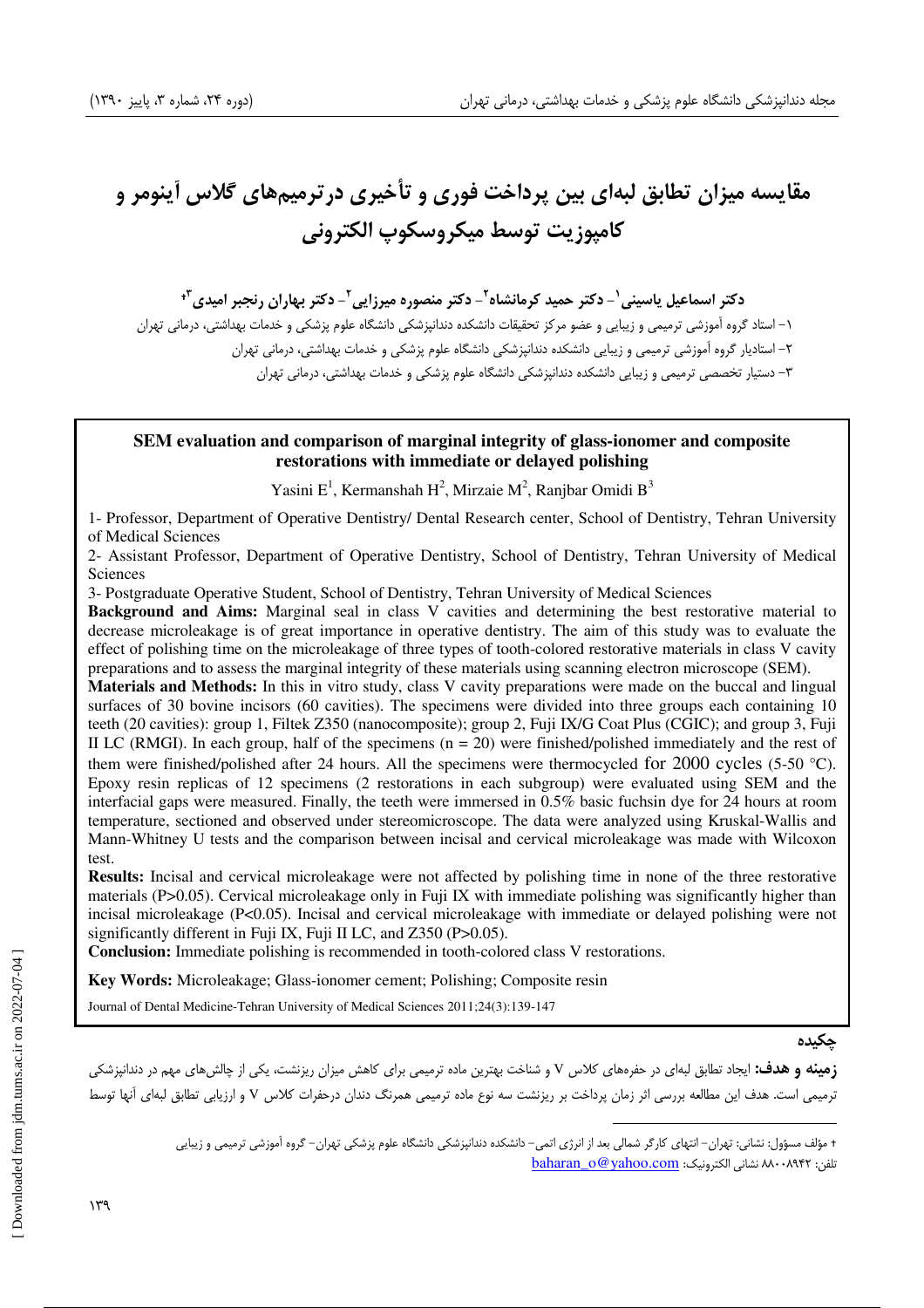#### SEM .بود

روش بررسي: در اين مطالعه آزمايشگاهي از ٣٠ دندان سانترال گاو با ايجاد حفرههايCl V در ناحيه باكال و لينگوال استفاده شد ( ۶۰ حفره). دندانها به ٣ گروه ۱۰ تايي (۲۰حفره) تقسيم شدند: گروه يک: کامپوزيت Z350 گروه دو: CGIC) Fuji IX/G Coat Plus) و گروه سه: RMGI) Fuji II LC). نيمي از ترميمهاي هر گروه (n=۲۰) فوراً و نيمي ديگر بعد از ۲۴ ساعت پرداخت شدند. همه دندانها تحت ۲۰۰۰ سيكل حرارتي قرار گرفتند. رپليكاي اپوكسي رزين 12نمونه 2( ترميم از هر زيرگروه ) تحت SEM بررسي و درصد درزهاي بينابيني محاسبه شد . در نهايت ها دندان در فوشين بازي 5/0% به مدت 24 ساعت ودر دماي اتاق قرار گرفتند و سپس دندانها و برش داده شده وتحت استريو ميكروسكوپ مشاهده شدند. آناليز آماري با استفاده از تست هايKruskal-Wallis و Whitney-Mann انجام شد و ريزنشت انسيزال و سرويكال با تست Wilcoxon مقايسه شد .

:ها يافته ميزان ريزنشت سرويكال و انسيزال در هيچ كدام از 3 ماده ترميمي تحت تأثير زمان پرداخت قرار نگرفت ( 05/0 <P . ( ريزنشت سرويكال، به طور معنيداري فقط در Fuji IX با پرداخت فوري، بيشتر از ريزنشت انسيزال محاسبه شد (P<٠/٠۵). تفاوت ريزنشت انسيزال و همچنين تفاوت ريزنشت سرويكال بين مواد ترميمي مختلف چه با پرداخت فوري چه تأخيري، دار معني نبود ( 05/0 <P .(

**نتيجهگيري:** پرداخت فوري در ترميمهاي كلاسV همرنگ دندان توصيه ميشود.

**كليد واژهها:** ريزنشت؛ گلاس آينومر؛ پاليش كردن؛كامپوزيت رزين

وصول: ٩٠/٠٣/٠٧ اصلاح نهايي: ٩٠/٠٧/١٩ تأييد چاپ: ٩٠/٠٧/٢٠

#### مقدمه

ريزنشت باكتري پوسيدگي زا از ديواره حفره، دليل اصلي التهاب و نكروز پالپي و پوسيدگي هاي ثانويه در دندان هاي ترميم شده است . )-1 5( علل ريزنشت را ميتوان انقباض پليمريزاسيون، تفاوتهاي انبساط حرارتي بين ساختمان دندان و مواد ترميمي و تفاوتهاي مدولوس الاستيسيته دندان و مواد ترميمي در برابر نيروهاي اكلوزال دانست كه ميتوانند موجب درز و شكست در حدفاصل بين مواد ترميمي و دندان شوند (۶،۷). بيشتر مواد ترميمي درجاتي از ريزنشت لبهاى را به علت تغييرات ابعادي و نقص تطابق با ديوارههاي حفره دارا ميباشند ( 10 .)-8 گلاس آينومرها به علت خاصيت چسبندگي به ساختمان دندان، آزادسازي فلورايد، سازگاري نسجي، انقباض و ريزنشت كمتر و همچنين زيبايي قابل قبول ميتوانند جانشين مناسبي براي كامپوزيتها در تعدادي از ترميمهاى محافظه كارانه باشند (١١) و بكارگيري آنها به علت باند شيميايي به مينا و عاج به عنوان ماده ترميمي براي ترميم ضايعات سرويكال توصيه مي شود ( 12 .) اما گلاس آينومرهاي معمولي، مستعد شكست بوده و مقاومت به سايش پاييني دارند. اين نقايص و كمبودها استفاده از آنها را در مناطق تحت استرسهاي جويدن محدود مينمايد . به خاطر toughness Fracture و استحكام مكانيكي پايين و شكنندگي گلاس آينومرهاي معمولي تلاشهايي براي بهبود خصوصيات مكانيكي آنها با افزودن ميزان پودر

انجام شده است و گلاس آينومرهاي با ويسكوزيته بالا ( نظير Fuji IX ( براي غلبه بر مشكل حساسيت به رطوبت اوليه و خصوصيات مكانيكي پايين مواد Conventional توسعه يافته اند. اختلاف نظرهايي در مورد اثر نوع ماده ترميمي در حفرات كلاس v ب ر ريزنشت وجود دارد. برخي از مطالعات تطابق لبهاي بهتر (١٣)، گروهي تطابق ضعيف تر (١۴) و بعضي تطابق لبه اي قابل مقايسه گلاس آينومر را نسبت به كامپوزيت گزارش كردهاند (۱۵). خصوصيت كامپوزيت اهميت بيشتري از باندينگ مورد استفاده در تعيين مقاومت به تخريب لبهاي دارد (۱۶). Z350 يك كامپوزيت نانوهيبريد است و سيستم رزيني مشابه 250Z و انقباض پليمريزاسيون كمي داشته و در نتيجه حساسيت بعد از كار و ريزنشت اندكي دارد (١٧،١٨). زمان پروسه پرداخت ميتواند بر خصوصيات فيزيكي و ريزنشت مواد ترميمي اثر گذارد و ريسك شكستهاي پيش رس را افزايش دهد . اگرچه چندين مطالعه تأخير ٢۴ ساعته قبل از تكميل Finishing را مطرح كردهاند ( ، )-19 21 بيشتركلينسينها پروسه Finishing و Polishing را فوراً بعد از قرارگيري ترميم انجام ميدهند . البته در مطالعه Magni و همكاران بيان شده كه استفاده از تسيس م ترميمي EQUIA سيستمي كه) Easy Quick Unique Intelligent Aesthetic) مركب از EXTRA GP IX Fuji GC، كه يك گلاس آينومر Conventional با ويسكوزيته بالا است و Plus Coat-G، كه يك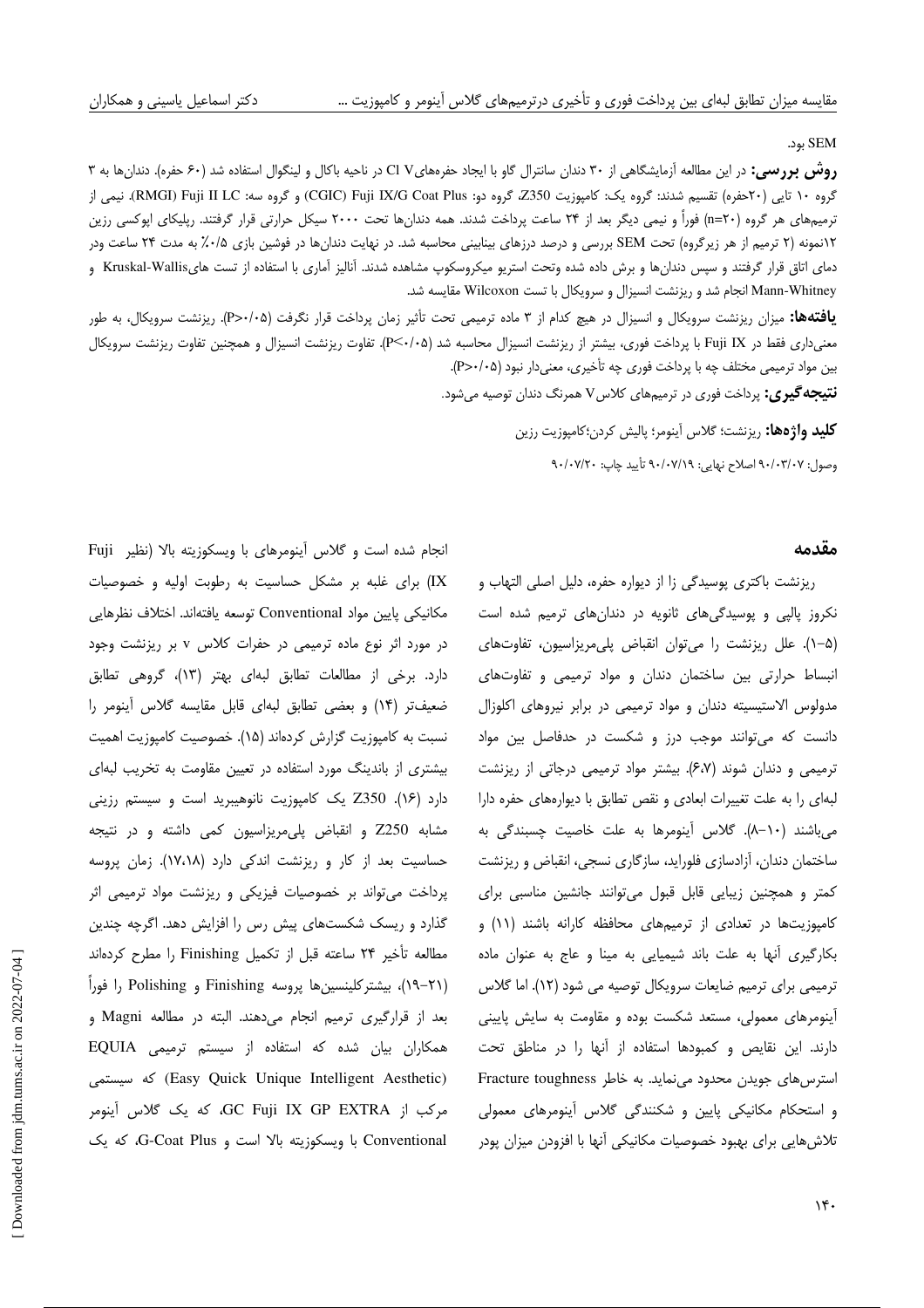coating حفاظت كننده adhesive self و نانوفيلد ميباشد، ميتواند به دليل استفاده از G-Coat Plus بعد از پرداخت فوري، ريزنشت را كاهش دهد (٢٢). در اين مطالعه به مقايسه تطابق لبهاي كامپوزيت، گلاس آينومر سلف كيور IX Fuji و گلاس آينومر رزين مديفايد Fuji II LC با و يا بدون پرداخت فوري پرداختيم.

## روش بررسي

در اين مطالعه آزمايشگاهي، تعداد 30 دندان سانترال گاو كه بدون هرگونه Defect بودند، مورد استفاده قرار گرفتند و جهت ضد عفونی كردن، يك هفته در محلول كلرامين 5/0 درصد نگهداري شدند. سپس تا زمان انجام آزمايش در محلول سالين (٠/٩٪ سديم كلرايد در آب) و دماي 4 درجه سانتيگراد نگهداري شدند. در ناحيه باكال و لينگوال دندان ها، حفره هاي Cl V استاندارد به ابعاد ٣ ميلي متر مزيوديستال و ٣ ميليمتر اكلوزوژنژيوال و عمق 1 ميليمتر داخل عاج و لبه ژنژيوال 1 ميلي متر زير CEJ ) با مارژين اكلوزال مينا و مارژين ژنژيوال در سمان- عاج) توسط فرز الماسي روند (DIAMIR, Italy, FGS 001018) و هندپيس High speed و اسپري آب تراش داده شد و فرزها بعد از هر پنج تراش تعويض شدند. در ضمن پالپ دندانها به صورت مكانيكي خارج شدند و به اين ترتيب 60 حفره دنداني ايجاد گرديد . نمونهها به طور تصادفي با توجه به 2 عامل نوع ماده ترميمي و زمان پاليش، تقسيم شدند. دندانها، از نظر نوع ماده ترميمي، با يک روش تصادفي با استفاده از نرم افزار 16 Ver SPSS به 3 گروه 10 تايي (20حفره) تقسيم گشتند: گروه يک: پس از گرفتن رطوبت، نواحي ميناي حفره به مدت 30 ثانيه و عاج 15 ثانيه توسط اسيد فسفريك 37% (اسيدفسفريك كيميا، ساخت ايران) اچ شده و به مدت 15 ثانيه شستشو و با گلوله پنبه خشك شد. به طوري كه مختصري رطوبت در حفره ماند و بعد 2 لايه ادهزيو (3M ESPE Adper Dental Products St Paul MN, USA) bond Single زده و سپس 10 ثانيه كيور شد QTH 501 Optilux( (USA ,Kerr جفره با سه لايه كامپوزيت 3M ESPE Dental) (Z350 Products, USA ترميم گرديد به گونهايي كه در هر لايه با دستگاه 501 Optilux و شدت 520 ميلي وات بر سا نتيمتر مربع به مدت ۴۰ ثانيه كيور شد.

گروه دوم: در اين گروه بعد از Conditioning به مدت 20 ثانيه توسط (Dentin conditioner, GC, Japan) و شستشو و خشك كردن با سرنگ هوا (بدون خشك كردن زياد عاج) در تمام حفره تزريق) GC Fuji IX GP EXTRA) شونده سخت خود Fuji IX شد، بعد از سخت شدن كامل سمان در عرض دو و نيم دقيقه ( طبق دستور كارخانه سازنده ) يك لايه شد. استفاده Coating (G Coat plus, GC corp, Japan)

گروه سوم: در اين گروه بعد از Conditioning (Dentin conditioner, GC, Japan) به مدت ٢٠ ثانيه و شستشو و خشك كردن با سرنگ هوا (بدون خشك شدن زياد عاج) ٢ قاشقك پلاستيكي از پودر و يك قطره از مايع LC II Fuji بر روي بلوك شيشه اي قرار گرفته و قطعه اول به مدت ١٠ تا ١۵ ثانيه و باقيمانده پودر به مدت تا 20 25 ثانيه مخلوط شد و حفره با سمان گلاس اينومر LC II Fuji پر ( شد زمان كار 3 دقيقه و) به م دت 20 ثانيه با دستگاه لايت كيور با شدت حدود 520 ميلي وات بر سانتي متر مربع كيور شده و روي سطح آن Coating . شد ه دبر بكار) Fuji Varnish, GC, Tokyo, Japan)

سپس نصف دندان هاى هر گروه تصادفى توسط فرزالماسى (273012 FGSF (grit fine-Super و اسپري آب پاليش شدند ( زما ن پاليش در هر لبه ١۵ ثانيه بود) و در گروه ٢ و ٣ جهت جلوگيري از دهيدراتاسيون گلاس آينومر، مجدداً Coating بكار رفت. نيمي ديگر از ها دندان بعد از تكميل Setting 24 ساعت در آب مقطر د 37 رجه سانت*ي گ*راد ذخيره و سپس پاليش شدند (زمان پرداخت در هر لبه 15 ثانيه بود). سپس مجدداً در گروه 2 Coating Coating 3 درگروه و) G Coat plus, GC corp, Tokyo, Japan) (Fuji Varnish, GC, Tokyo, Japan) بكار رفت. سپس كليه دندان ها جهت ترموسايكلينگ در دستگاه تحت ٢٠٠٠ سيكل با درجه حرارت 50-5 سانتي گراد با زمان اكسپوز 30 ثانيه و زمان استراحت 10 ثانيه، قرار داده شدند .

(Field Emission Scanning Electron رپليكاهاي سازي آماده Microscope) FE-SEM: در ادامه كار قبل از برش دندانها به منظور اندازهگيري ريزنشت در، هر زيرگروه از 2 دندان يك قالب تهيه دش (Switzerland ,Coltene ,Precise (و رپليكاي اپوكسي رزين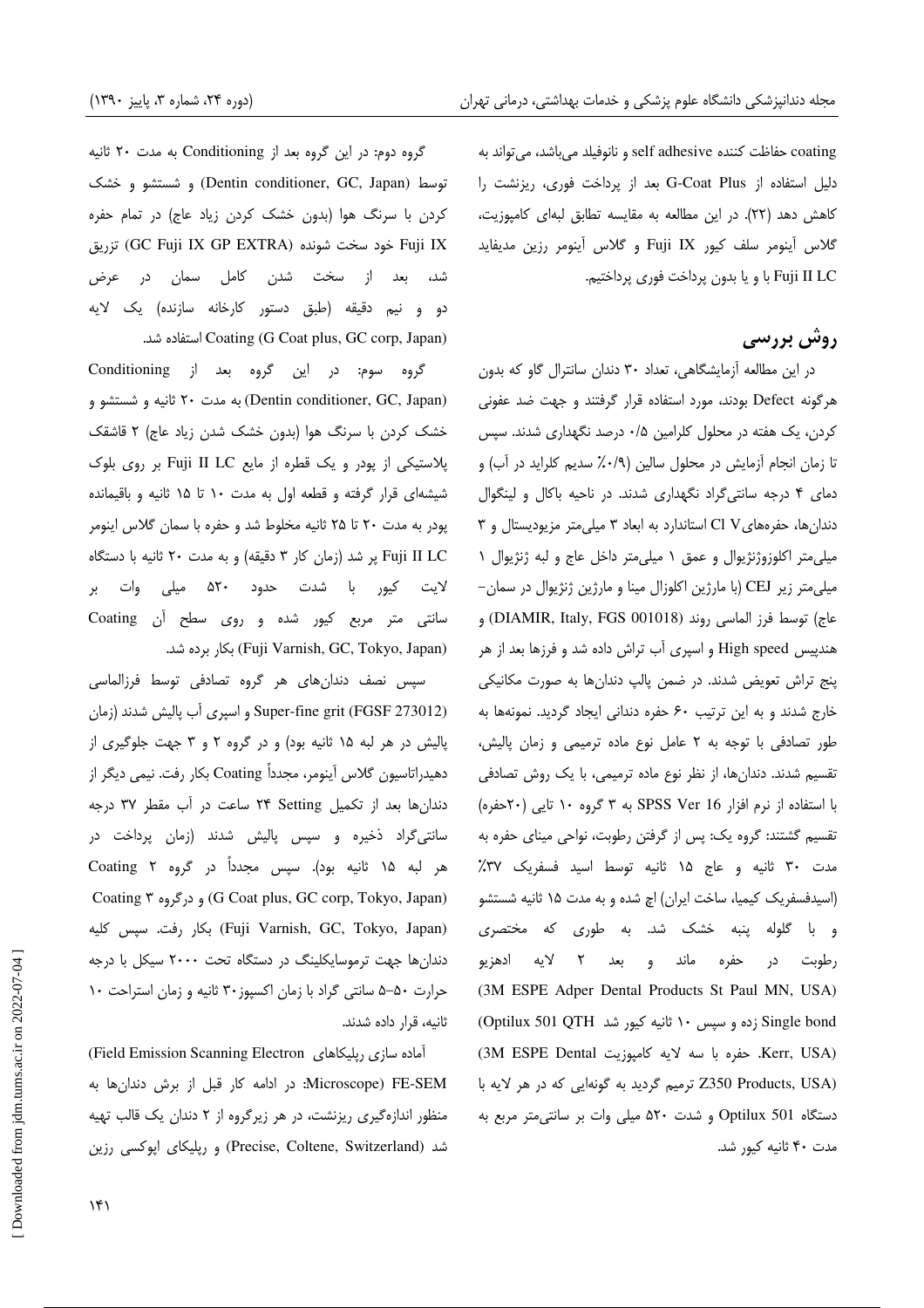آمد. دست به) Epo-thin, Buehler Ltd., Lake Bluff, IL) مثبت هر رپليكا بر Stub فلزي مانت و sputter gold و شد تحت Field Emission Scanning Electron Microscope (Hitachi (s-4160,Japan و تا بزرگنمايي١٠٠٠٠برابر براي ارزيابي تطابق لبهاي مشاهده گرديد. قبل از ارزيابي تطابق لبهاي، ابعاد اكلوزوژنژيوال ومزيوديستال ترميمها روي رپليكاها با نرم افزار FE-SEM اندازهگيري شد و نتايج با اندازهگيري هاي قبلي ثبت شده توسط ابعاد حفره مقايسه گرديد . اين روش امكان شناسايي عدم وجود مارژينهاي Overextended را كه برارزيابي درزهاي مارژينال اثر ميگذارد ار ممكن ساخت. مارژينهاي ترميم بررسي شد و حضور درز ثبت گرديد. كل طولgap interfacial ها بصورت درصد طول كل مارژينهاي ترميم به اين شكل بيان گرديد : مارژينهاي حفره به 8 بخش تقسيم شد (شكل ١). هريك ١٢/۵٪ طول كلي مارژينهاي ترميم را تشكيل میداد. سپس هر بخش جداگانه مشاهده شد و درصد گسترش درزها ثبت گرديد . طول كلي gap Interfacial ها بامجموع درصد درزهاي مارژينال ثبت شده در هر بخش به دست آمد .



شكل 1 - تقسيم مارژينهاي حفره به 8 بخش

تست ميكروليكيج: بعد از تهيه رپليكاهاي SEM سطح كل دندان ها به جز ١ ميلي مترى اطراف ترميم با سه لايه لاك ناخن پوشانده شد و بعد از خشك شدن لاك نمونهها درمحلول فوشين بازي ۰/۵٪ در دمای ۳۷ درجه سانتی گراد به مدت ۲۴ ساعت غوطهور گرديدند. سپس نمونهها با محلول فيزيولوژيک شسته شده و Air dry شدند. در نهايت دندان ها در آكريل خود سخت شونده قرار داده شده و 2 (Presi, Mecatome, T 201 A, France) برش دستگاه وسيله به برش طولي در وسط ترميم به گونهاي داده شده كه يك برش با

ضخامت ١ ميلي متر در ناحيه وسط ترميم ايجاد شود بدين ترتيب ١ قطعه با 2 سطح ايجاد شده كه دربررسي ميكروليكيج مورد ارزيابي قرار گرفت (۴). پس از مشاهده نفوذ رنگ زير استريوميكروسكوپ SMZ 40 x و 10x بزرگنمايي با) Nikon 800, Tokyo, Japan) ميكروليكيج طبق جدول زير طبقهبندي شد: كد : 0 بدون نفوذ رنگ كد ١: نفوذ رنگ كمتر از نيمى از ديواره انسيزال يا جينجيوال كد ٢: نفوذ رنگ بيش از نيمي از ديواره انسيزال يا جينجيوال كه به ديواره اگزيال نرسيده باشد كد ٣: نفوذ رنگ به ديواره اگزيال كه ديواره پالپال حفره را نيز در بر مي گيرد.

با توجه به اهداف تحقيق و نوع متغييرهاي بررسي شده، روشهاي توصيفي و استنباطي آماري مورد استفاده در اين تحقيق شامل جدول فراواني چند بعدي ( طبقهبندي ميزان ريزنشت بر حسب زمان پاليش و نوع ماده ترميمي ، ) آزمونهاي Wilcoxon، U Whitney-Mann و Kruskal-Wallis بودند. ملاك قضاوت آماري درباره فرضيهها، توجه به P-value بوده است كه هر جا P</0 \$P شد، فرضيه H<sub>0</sub> در آن مورد رد شده است.

#### ها يافته

نتايج ريزنشت انسيزال و سرويكال در جدول 1 گزارش شده است . ريزنشت سرويكال به طور معنى دارى در Fuji IX با پاليش فورى بيشتر از ريزنشت انسيزال بود ( 025 /0 =P ، ( ولي تفاوت بين ريزنشت اكلوزال و سرويكال در كامپوزيت 350Z و LC II Fuji با پاليش فوري و تأخيري و Fuji IX با پاليش تأخيري معنى دار نبود (P>٠/٠۵) (جدول ٢). از نظر آماري، ميزان ريزنشت در هر يک از ٢ ناحيه سرويكال و انسيزال تحت تأثير زمان پاليش در هيچ كدام از 3 ماده ترميمي قرار نگرفت (P>٠/٠۵) (جدول ٣).

همچنين در حالت پاليش فوري و تأخيري، تفاوت ريزنشت انسيزال و ريزنشت سرويكال بين سه نوع ماده ترميمي معنى دار نبود (P>٠/٠۵) نتايج SEM-FE : 2در نمونه(انتخاب شده به طور تصادفي ) از هر زير گروه نتايج درصد درز بينابيني عبارتند از :

كامپوزيت / پاليش فوري ( نمونه 1: صفر درصد و نمونه 2: صفر درصد)، كامپوزيت/ پاليش تأخيري (نمونه ١: ٢٨١/٠ درصد و نمونه 2: صفر درصد)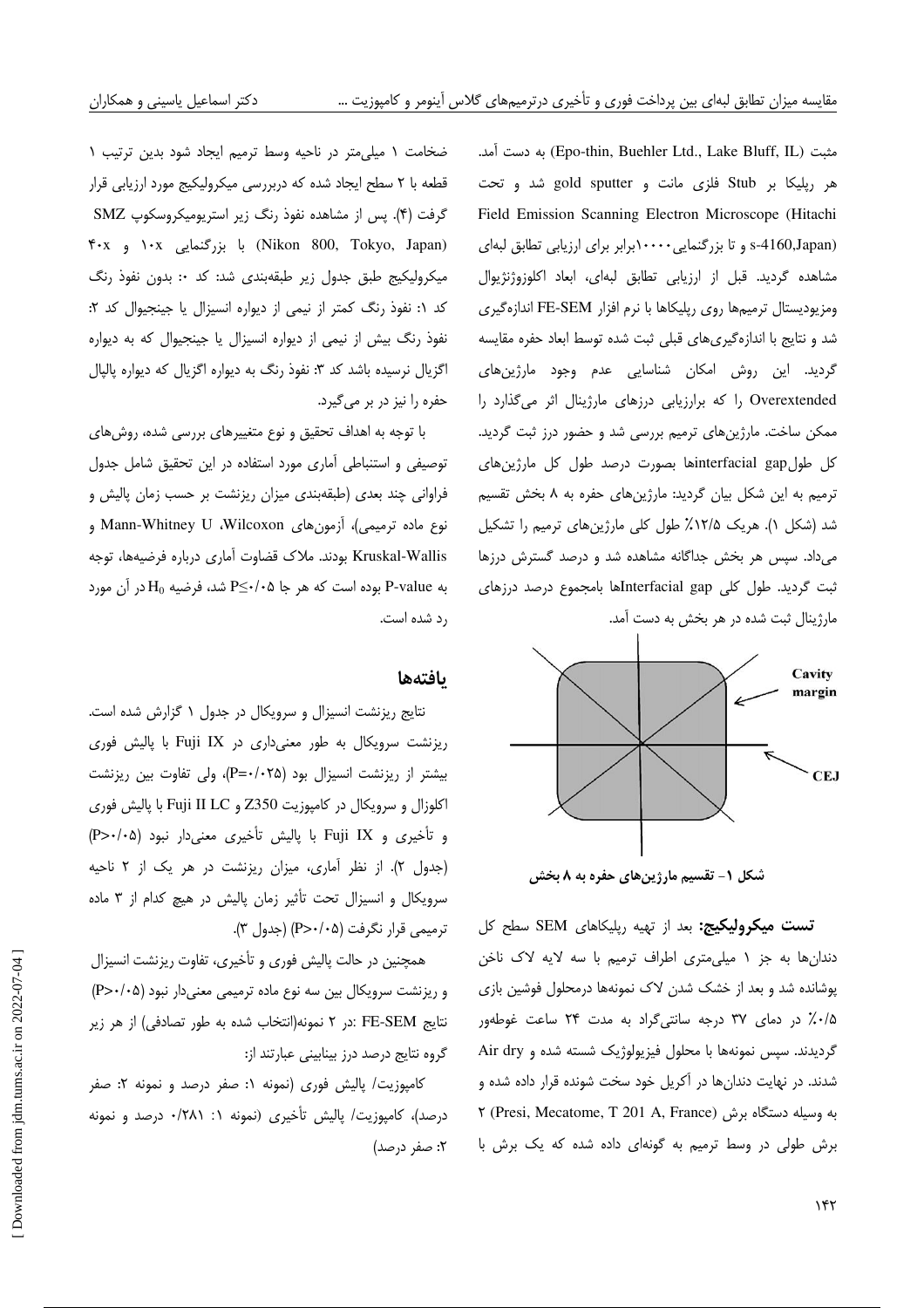| درجه ریزنشت در لبه سرویکال |                                 |                                  |                                               | درجه ریزنشت در لبهانسیزال  |                          |                            |                                        | میزان ریزنشت در هر یک<br>از لبەھا |            |
|----------------------------|---------------------------------|----------------------------------|-----------------------------------------------|----------------------------|--------------------------|----------------------------|----------------------------------------|-----------------------------------|------------|
| ٣                          | ۲                               | ١                                | $\blacklozenge$                               | ٣                          | ۲                        | ١                          | ٠                                      |                                   | عوامل      |
| (%) مقدار                  | (%) مقدار                       | مقدار (%)                        | مقدار (%) مقدار (%) مقدار $\left( \% \right)$ |                            | (%) مقدار                | (%) مقدار                  | (%) مقدار                              |                                   |            |
| $\left(\frac{7}{9}\right)$ | $\forall$ (%) $\delta$ )        | $\mathbf{Y}(\mathbf{X})\cdot$    | YF(XY)                                        | $\left(\frac{7}{9}\right)$ | $\gamma$ (%) $\cdot$ )   | $\gamma$ (%) $\cdot$ )     | $\lambda \Delta$ (% $\lambda \Delta$ ) | پالیش فوری                        | Z350       |
| $\cdot$ (% $\cdot$ )       | $\Delta$ (% $\lambda$ )         | $\gamma$ (%) $\cdot$ )           | Y''(150)                                      | $\cdot$ (% $\cdot$ )       | $\cdot$ (% $\cdot$ )     | $5(x^2 + y^2)$             | YF(XY)                                 | پاليش تأخيري                      |            |
| $\left(\frac{7}{9}\right)$ | $\Delta$ (% $\lambda$ 0)        | $\Delta$ (% $\lambda$ 0)         | 9(7.70)                                       | $\left(\frac{7}{9}\right)$ | $\Delta$ (% $\lambda$ 0) | $\cdot$ (% $\cdot$ )       | YF(XY)                                 | پالیش فوری                        | Fugi IX    |
| $f(\lambda)$               | $\mathcal{V}(\mathcal{U})\cdot$ | $\mathbf{r}(\mathbf{X})\cdot$    | 17(75)                                        | $\left(\frac{7}{9}\right)$ | $f(x,\tau)$              | $\left(\frac{7}{9}\right)$ | YF(XY)                                 | پاليش تأخيري                      |            |
| $\cdot$ (% $\cdot$ )       | $f(x,\tau)$                     | $Y(XY\Delta)$                    | 9(7.70)                                       | $\cdot$ (% $\cdot$ )       | $f(x,\tau)$              | $\Delta$ (% $\lambda$ 0)   | 11(7.00)                               | پالیش فوری                        | Fugi II LC |
| $\left(\frac{7}{9}\right)$ | $\Upsilon(\lambda)\cdot$        | $\lambda(\mathcal{K}^{\bullet})$ | 9(7.70)                                       | $\gamma(\lambda)$          | $\gamma$ (%) $\cdot$ )   | $f(x,\tau)$                | 17 (7.5)                               | پاليش تأخيري                      |            |

جدول 1 - فراواني ميزان ريزنشت در هر يك از مارژينها بر حسب 2 عامل ( ماده ترميمي و زمان پرداخت)

جدول 2 - نتايج آزمون **Wilcoxon** درباره مقايسه ميزان ريزنشت در 2 مارژين بر حسب 2 عامل ( مواد ترميمي و زمان پاليش)

| <b>P-Value</b>            | أماره Z                           | $\mathbf n$    | مارژين  | زمان پالیش   | مواد       |  |
|---------------------------|-----------------------------------|----------------|---------|--------------|------------|--|
| $\cdot$ /۵۵۷              | $-\cdot/\Delta\Delta V$           | $\mathsf{r}$ . | اكلوزال |              |            |  |
|                           |                                   | $\mathsf{r}$ . | سرويكال | پالیش فوری   | Z350       |  |
| $\cdot/\gamma$            | $-\frac{1}{\Delta}$               | $\mathsf{r}$ . | اكلوزال | پاليش تأخيري |            |  |
|                           |                                   | ٢٠             | سرويكال |              |            |  |
|                           |                                   | $\mathsf{r}$ . | اكلوزال | پالیش فوری   |            |  |
| $\cdot/\cdot\tau\Delta^*$ | $-\gamma/\gamma\gamma$            | $\mathbf{y}$ . | سرويكال |              | Fuji IX    |  |
|                           |                                   | $\mathbf{y}$ . | اكلوزال | پاليش تأخيري |            |  |
| $\cdot$ /٢٧١              | $-\frac{1}{\sqrt{2}}$             | $\mathsf{r}$ . | سرويكال |              |            |  |
|                           |                                   | $\mathsf{r}$ . | اكلوزال | پالیش فوري   |            |  |
| ۰۱۶۶                      | $-\cdot/\mathfrak{f}\mathfrak{f}$ | ٢٠             | سرويكال |              |            |  |
|                           |                                   |                |         | پاليش تأخيري | Fuji II LC |  |
| $\cdot$ / $\gamma$        | $-1799$                           | $\mathsf{r}$ . | اكلوزال |              |            |  |
|                           |                                   | $\mathsf{r}$ . | سرويكال |              |            |  |
|                           |                                   |                |         |              |            |  |

 $(\alpha=0.05)$  : دمعنى دار مىباشد (0.05= $\cdot$ 

1: در جدول موارد معنيدار مشخص نشده است .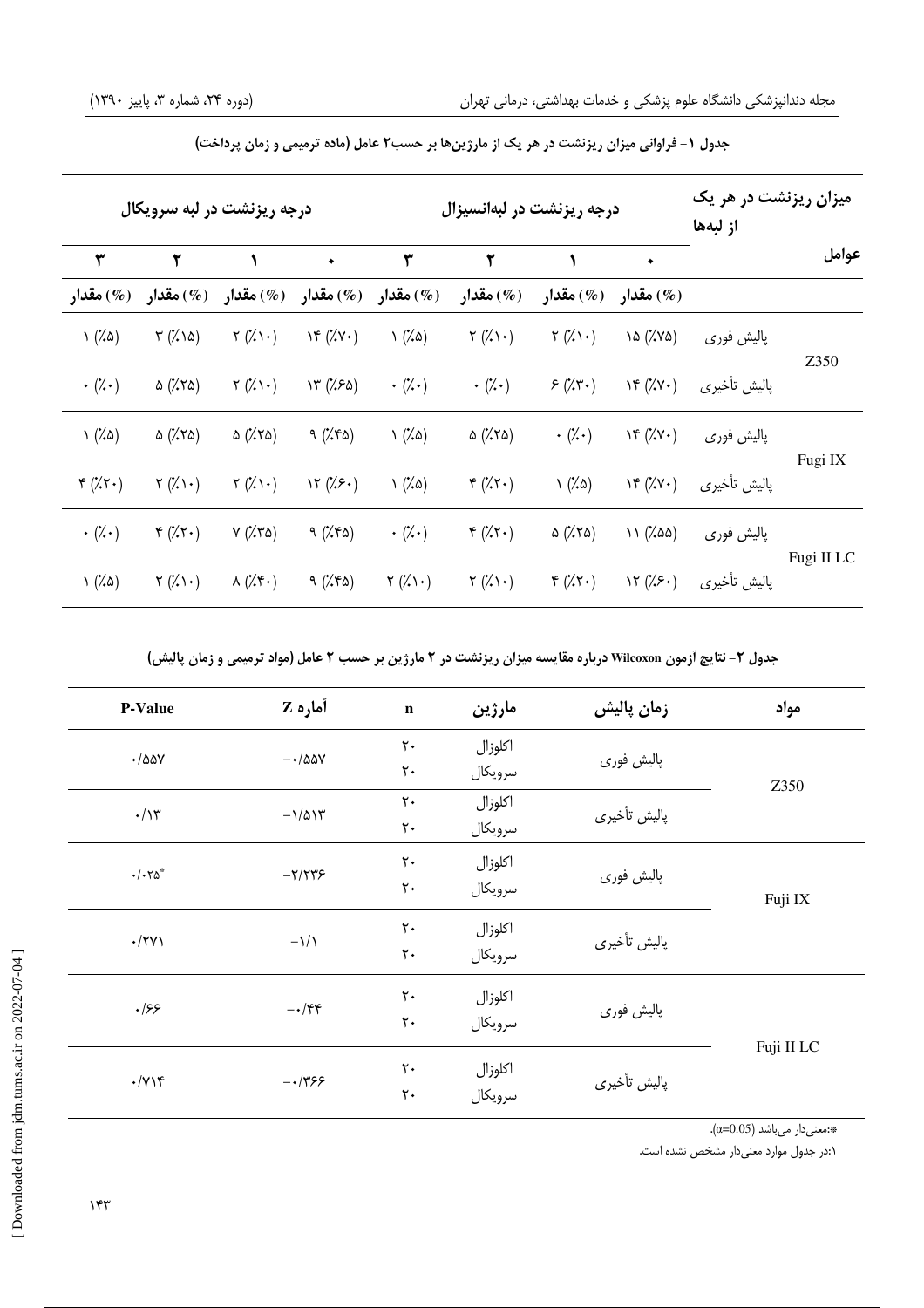| P-value                     | آماره Z                     | $\mathbf n$       | زمان پالیش   | مواد       | مارژين  |  |
|-----------------------------|-----------------------------|-------------------|--------------|------------|---------|--|
| .1919                       | $-\cdot/\cdot\tau$ $\Delta$ | $\mathsf{r}\cdot$ | پالیش فوری   | Z350       |         |  |
|                             |                             | $\mathsf{r}\cdot$ | پاليش تأخيري |            |         |  |
| $\cdot$ /94Y                | $-\cdot/\cdot\Lambda^2$     | ٢٠                | پالیش فوری   | Fuji IX    | مارژين  |  |
|                             |                             | $\mathsf{r}\cdot$ | پالیش تأخیری |            | اكلوزال |  |
| .7970                       | $-\cdot/151$                | $\mathsf{r}\cdot$ | پالیش فوری   |            |         |  |
|                             |                             | ٢٠                | پاليش تأخيري | Fuji II LC |         |  |
| $\cdot/\lambda\Upsilon$     | $-\cdot$ /۲۷۸               | $\mathsf{r}$ .    | پالیش فوری   |            |         |  |
|                             |                             | ٢٠                | پاليش تأخيري | Z350       |         |  |
| $\cdot$ / Y $\Delta\lambda$ | $-\cdot$ /۳۵۴               | ٢٠                | پالیش فوری   |            | مارژين  |  |
|                             |                             | $\mathsf{r}\cdot$ | پاليش تأخيري | Fuji IX    | سرويكال |  |
|                             | $-\cdot/\right. \cdot \tau$ | ٢٠                | پالیش فوری   |            |         |  |
| .7970                       |                             | ٢٠                | ياليش تأخيري | Fuji II IC |         |  |
|                             |                             |                   |              |            |         |  |

جدول 3 - نتايج آزمون **Whitney-Mann** درباره مقايسه ميزان ريزنشت بر حسب زمان پاليش در هر يك از 3 ماده ترميمي به تفكيك در هر يک از مارژين ها

 $(\alpha=0.05)$ ذكر سطح معنى دارى

IX Fuji / پاليش فوري (نمونه 1: صفر درصد و نمونه 2: ۰/۷۱درصد)، Fuji IX/پاليش تأخيري (نمونه ۱:صفر درصد و نمونه ۲: 371 /0 درصد)

LC II Fuji/پاليش فوري ( نمونه : 1 02/0 درصد و نمونه : 2 55/0 درصد)، Fuji II LC/پاليش تأخيري (نمونه ۱: صفر درصد و نمونه ۲: 37/0 درصد )

### بحث و نتيجهگيري

ريزنشت از ديواره حفره يكي از دلايل اصلي التهاب و نكروزپالپي و پوسيدگي هاي ثانويه در دندان هاي ترميم شده ميباشد (۵،۶). متغيرهاي محيط دهان (شامل نيروهاي اكلوزال و تغييرات حرارتي) و تفاوتهاي مختلف بين خصوصيات فيزيكي دندانها و مواد ترميمي (شامل انقباض پليمريزاسيون - ضريب انبساط حرارتي و مدولوس الاستيسيته) باريزنشت مرتبطند (۶). ريزنشت در مارژينهاي مينايي در حد قابل توجهي كمتر از مارژينهاي عاجي است . ريزنشت بيشتر در مارژين سمان و عاج، ميتواند موجب حساسيت، تغيير رنگ و پوسيدگي و حتى از دست رفتن ترميم، شود (۶،۷).

در اين مطالعه، براي بررسي ريزنشت از دندان هاي گاو استفاده شد،

زيرا در مطالعات گذشته نتايج قابل مقايسهای با دندان های انسان به صو رت vitro in بيان شده است ( 24،23 .)

دراين مطالعه، با مقايسه درجه انفيلتراسيون در لبههاي مينا و سمان نمونه مشابه در كامپوزيت Z350، تفاوت معنى دارى در نفوذ رنگ در لبههاي مينايي و سماني مشاهده نشد . اين نتيجه مشابه نتايج مطالعه Hegde و همكاران بود كه تفاوت آماري معنىداري در ريزنشت سرويكال و انسيزال كامپوزيت Z350 در حفرات كلاس V نيافتند  $(1)$ 

به نظر مىرسد اين عدم معنىدارى بين ريزنشت سرويكال واكلوزال به، اين دليل باشد كه 350Z يك كامپوزيت با انقباض اندك است و چون در اين مطالعه از روش Oblique incremental جهت كاهش تنش ناشي از فاكتور C و كاهش حجم كامپوزيت استفاده شد، لذا در لبههاي سرويكال انقباض پليمريزاسيون كم، قادر به غلبه بر استحكام Adhesive نيست و درز و ريزنشت هم اندك است .

در مطالعه حاضر، ريزنشت سرويكال تنها در IX Fuji با پاليش فوري به طور معني داري، بالاتر از ريزنشت اكلوزال بود. اما در LC II Fuji چه با پاليش تأخيري چه پاليش فوري و IX Fuji با پاليش تأخيري، تفاوت ريزنشت سرويكال و اكلوزال معنى دار نبود، كه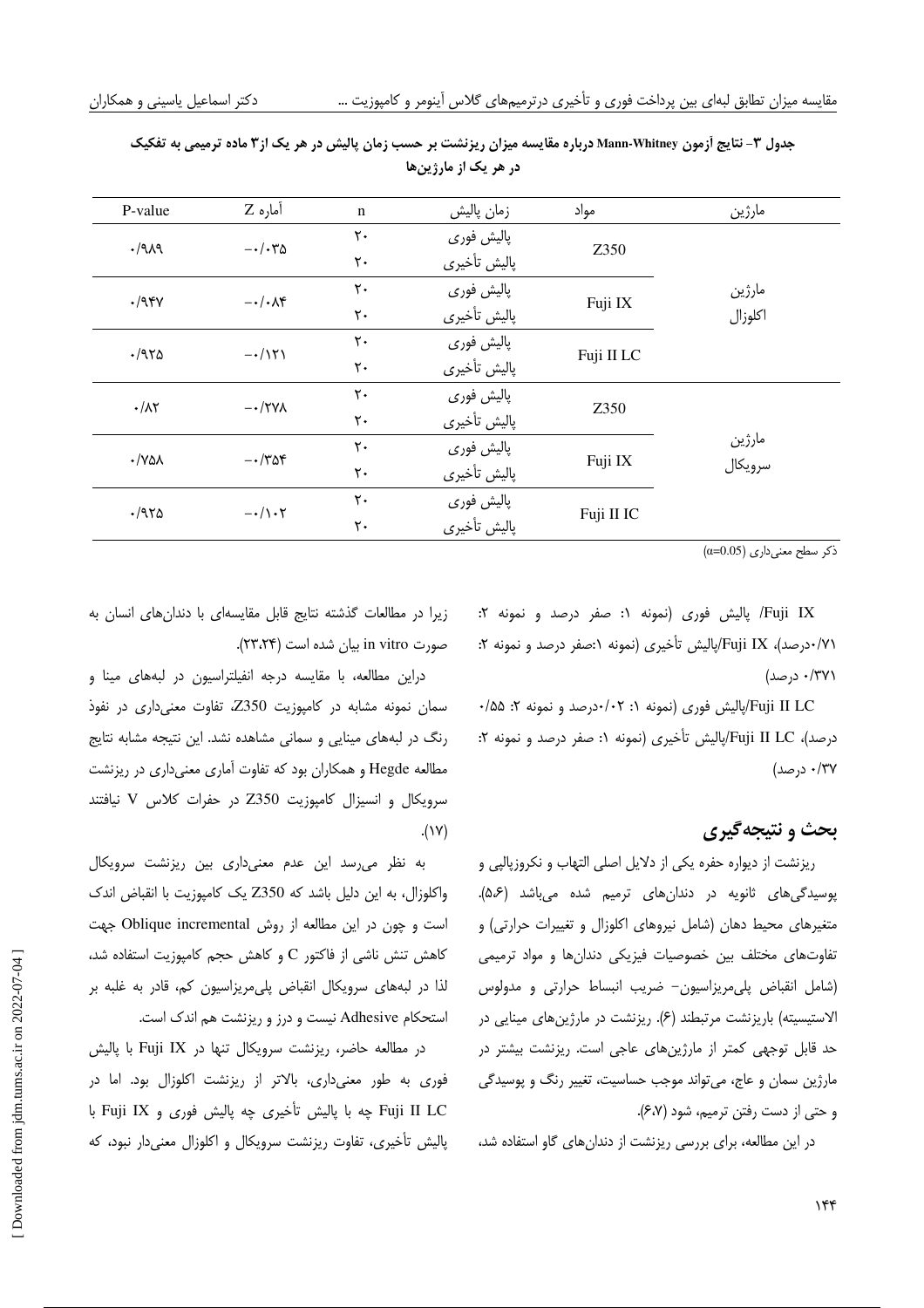اين نتايج تا حدي مطابق نتايج مطالعه Xie و همكاران است كه گزارش كردند تفاوت آماري معنى داري بين ريزنشت اكلوزال و سرويكال در هيچكدام از گروههاي گلاس آينومر، كامپوزيت فلو و كامپومر مشاهده نشد ( 14 .)

به نظر مي رسد افزايش معنى دار ريزنشت سرويكالي در Fuji IX با پاليش فوري به علت عدم توانايي گلاس آينومرهاي سلف كيور در اتصال فوري به عاج نسبت به گلاس آينومرهاي تغيير يافته با رزين باشد ( 26،25 . ) گلاس آينومرهاي سلف كيور نياز به زمان طولانيتري نسبت به گلاس آينومرهاي لايت كيور، جهت افزايش linking Cross دارند. همچنين به علت محتواي غير آلي بالاتر در ميناي مارژين اكلوزال نسبت به عاج و سمان ، در مارژين سرويكال، ريزنشت بيشتر است ولي اينكه Fuji IX با پاليش تأخيري تفاوت آماري معني داري در ريزنشت بين لبه انسيزال و سرويكال نشان نداد، احتمالاً به علت انبساط هيگروسكوپيك ايجاد شده بعد از 24 ساعت و جبران انقباض واكنش Setting و افزايش تطابق ا لبهي قبل از پاليش، است ( .)20 البته اين نتيجه مخالف يافته مطالعه Yap و همكاران است كه در حفرات II cl از گلاس آينومر تقويت شده با نقره استفاده كرد و تفاوت آماري معني داري بين ريزنشت مينايي و عاجي نيافتند. اين تفاوت ميتواند به علت تفاوت در شكل حفرات تهيه شده و نوع گلاس آينومر استفاده شده باشد. همچنين در مطالعه Yap و همكاران دوره ذخيرهسازي 1 هفتهاي قبل از ارزيابي ريزنشت استفاده شد كه در گلاس آينومر سلف كيور ميتواند به تكميل واكنش انبساط هيگروسكوپيك بيشتر و ايجاد لبههاي با تطابق بالاتر منجر شود ( 19 .)

در مطالعه حاضر Fuji II LC تفاوت آماري معنىداري در ريزنشت اكلوزال و سرويكال چه با پاليش فوري و چه تأخيري نشان نداد كه اين يافته در توافق با نتايج مطالعه Gezawi El و Elsalawy است . ايشان در مطالعه خود با انجام پاليش فور ي بعد از ترميم حفرات كلاس V با Vitremer تفاوت آماري معنى داري را بين ريزنشت اكلوزال و سرويكال نيافتند (٢٧).

در بررسي اثر زمان پاليش، هيچكدام از گروهها، تحت تأثير زمان پاليش قرار نگرفتند و تفاوت آماري معني داري بين ريزنشت آنها در حالت پاليش فوري و تأخيري يافت نشد . اين نتايج در تضاد با مطالعه Irie و همكاران است. آنها عنوان كردند كه در IX Fuji با پاليش

تأخيري ميزان درزها نسبت به پاليش فوري كاهش معنىداري دارد و آن را به جذب آب گلاس آينومر طي 24 ساعت و جبران انقباض واكنش Setting و روند انبساطي گلاس آينومر و افزايش تطابق حفره قبل از پاليش، نسبت دادند ( 20 .) دليل تفاوت موجود بين يافته مطالعه حاضر و مطالعه Irie در مورد زمان پاليش در IX Fuji ميتواند تفاوت در شكل حفرات تهيه شده، استفاده از دندان گاو در مطالعه حاضر و تفاوت در ابزار پرداخت و استفاده از Plus Coat G بر سطح IX Fuji باشد . Magni و همكاران گزارش كرد ند كه استفاده از Plus Coat G بر سطح گلاس آينومر IX Fuji ميتواند ريزنشت و درصد درز بينابيني را بعد از پرداخت فوري كاهش دهد ( 22). در حاليكه بعد از پاليش فوري در گروهي كه Plus Coat G بكار نرفته بود ريزنشت و درز افزايش يافت .

در مطالعه كنوني زمان پرداخت اثر معنىدارى بر ريزنشت اكلوزال و سرويكال ترميمهاى كامپوزيت نداشت، اين نتيجه موافق با مطالعات گذشته است ( 29،28 .)

البته نظرات مخالف اين يافته را در مطالعه Lopes و همكاران ميتوان يافت ( . )21 آنها در مطالعه خود حفرات كلاس V در دندان های مولر انسان را توسط باندينگ Single Bond و دو نوع كامپوزيت 250Z و Plus Silus ت رميم كردند و افزايش ريزنشت را با پاليش فوري كامپوزيت گزارش نمودند. آنها چنين استدلال كردند كه پاليش فوري مي تواند با آسيب حرارتي به كامپوزيت، نقص لبهاي ايجاد كند. برخي مطالعات گذشته بيان كردهاند كه پرداخت تأخيري، سختي را در كامپوزيتهايGrandio ,Venus و flow Tetric افزايش مي دهد (٣٠). اختلاف در نتايج مي تواند به علت تفاوت در ماده ترميمي استفاده شده، تفاوت در ابزار پرداخت ( استفاده از ديسك Soflex در مقايسه با استفاده از فرز پاليش الماسي Ultra fine در مطالعه حاضر)، كم بودن تعداد سيكل حرارتي ( 250 سيكل ) و استفاده از مولر انسان در اين مطالعات باشد .

Cenci و همكاران بيان كردند كه در كامپوزيت هيبريد (250Z (و ميكروفيلد (110A Filtek (، پاليش فوري اثر بخشي مشابه يا بهتري نسبت به پاليش تأخيري براي ريزنشت ايجاد كرد و لذا پاليش فوري در كامپوزيت به علت كاهش جلسات درمان و افزايش راحتي و رضايت بيمار را توصيه كردند (٢٩).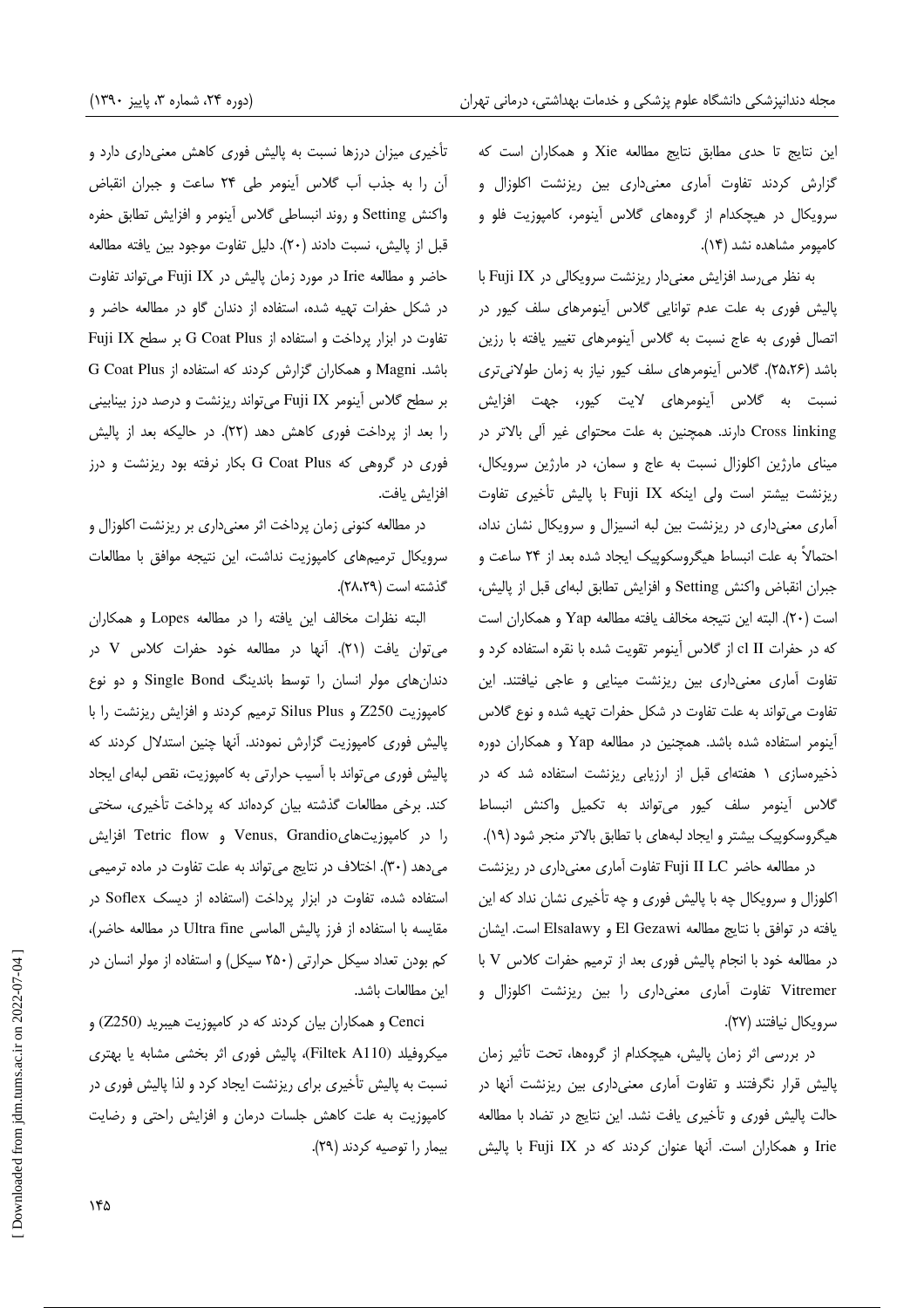در مورد زماني كه پروسه پرداخت بايد انجام شود، تناقض وجود دارد. در حالي كه بعضي كارخانههاي سازنده ادعا ميكنند كه پاليش و Finish بايد بعد از برداشت ماتريكس يا 5 دقيقه بعد انجام شود، بعضي پيشنهاد كردهاند كه اگر اين پروسهها با تأخيري 24 ساعته يا بيشتر انجام شود، سيل ا لبهي بهتر به دست ميآيد چون Finish و Polish فوري منجر به آسيب حرارتي مارژين كامپوزيت مي گردد (٢١).

در مطالعه حاضر هيچ تفاوتي در مورد اينكه چه زماني پروسه پاليش انجام شود بر روي ريزنشت مشاهده نشد كه شايد به دليل كاهش آسيب وارده حين مرحله Finish و انجام مرحله اول پاليش است كه فقط با انجام Finish و Polish با تعداد كمي از فرزهاي Fine و با اسپري آب ميباشد و اينكه با وجود ايجاد آسيب لبهاي حين پاليش فوري، چون واكنش پليمريزاسيون كامپوزيت در كمتر از 24 ساعت تكميل نميشود و جذب آب ادامه مييابد، انبساط هيگروسكوپيك كامپوزيتها ميتواند منجر به كاهش ريزنشت گردد به اين دليل پاليش تأخيري مي تواند سيل لبهاي به دست آمده توسط انبساط هيگروسكوپيك كامپوزيت و سيستم Adhesive را مختل كرده و منجر به افزايش ريزنشت به علت استرسهاي ايجاد شده با پاليش تأخيري گردد. Finish و Polish فوري هم ميتواند سيل لبهاي اوليه را مختل كند ، اما انبساط هيگروسكوپيك تا حدي ميتواند آسيب ايجاد شده توسط پاليش فوري را جبران نمايد (٣٠). همچنين اين نتايج با درصدهاي درز بينابيني به دست آمده در SEM-FE هم تأييد شد زيرا در همه مواد ترميمي، درزها كمتر از از 71/0% محيط ترميم را تشكيل داده و پرداخت فوري و تأخيري درصد درز مشابهي داشتند، البته در ارزيابي ريزنشت عمق نفوذ رنگ مطرح است در حاليكه در ارزيابي SEM تنها درصد درز محيطي و لبه ترميم با سطح بررسي مي شود. تفاوت ريزنشت اكلوزال در حالت پاليش فوري و تأخيري بين سه نوع ماده ترميمي، معنى دار نبود. همچنين، تفاوت ريزنشت سرويكال در منابع:

هر دو حالت پاليش فوري و تأخيري بين سه نوع ماده ترميمي، معني دار نبود. اين يافته موافق مطالعه Yarp و همكاران است كه تفاوت معنى داري بين ريزنشت كامپوزيت Spectrum و Fuji II LC نيافتند، هر چند كه ريزنشت LC II Fuji بيشتر از Spectrum ) بود 31 .)

همچنين، اين نتايج مطابق مطالعه Castro و Feigal است كه ذكر كردند، تفاوت ريزنشت بين Fuji IX و كامپوزيت (TPH) و گلاس آينومر رزين مديفايد (Vitremer) معني دار نيست (١۵). مطالعه فلاح زاده و همكاران كه بعد از پاليش فوري، در گروه كامپوزيت (Z250, Supreme)، ريزنشت بالاترى به طور معنى دارى نسبت به Vitremer نشان داده شد (٣٢). دليل اين اختلاف نتايج با مطالعه حاضر ميتواند به علت تفاوت در مواد بكار رفته در اين مطالعه و استفاده از دندان گاو در مطالعه حاضر و همچنين استفاده از Tracer متفاوت ( نيترات نقره ) در مطالعه فلاح زاده و همكاران باشد .

با توجه به نتايج به دست آمده در مطالعه حاضر، انجام پرداخت فوري در ه ترميم اي كلاس V كامپوزيت 350Z، گلاس آينومر . و Fuji II LC پيشنهاد ميگردد Fuji IX

لازم به ذكر است كه با توجه به محدوديتهاي مطالعه حاضر و مواد ترميمي بررسي شده اين نتايج به دست آمد و قابل تعميم به ساير مواد ترميمي نمي باشد. توصيه مي شود در مطالعات آينده تمامي نمونهها تحت بررسي SEM قرار گيرند تا از نظر آماري ارتباط بين نتايج SEM و ريزنشت مشخص گردد .

## تشكر و قدرداني

اين مقاله نتيجه طرح تحقيقاتي مصوب دانشگاه علوم پزشكي تهران و مركز تحقيقات دانشكده دندانپزشكي با كد طرح ٨٩ -٠٣-70- 10692مورخ 20/9/ 89 ميباشد . بدينوسيله از حمايت دانشگاه علوم پزشكي تهران تشكر و قدرداني ميگردد.

**1-** Schmeiser R, Gulzow HJ. The influence of luting cements on the fermentation of sucrose by oral microorganisms. J Dent. 1999;27(1):37-41.

**2-** Camps J, Dejou J, Remusat M, About I. Factors influencing pulpal response to cavity restorations. Dent Mater.2000;16(6):432-40.

**3-** Murray PE, About I, Franquin JC, Remusat M, Smith AJ. Restorative pulpal and repair responses. J Am Dent Assoc. 2001;132(4):482-91.

**<sup>4-</sup>** Ben-Amar A, Cardash HS, Judes H. The sealing of the tooth/amalgam interface by corrosion products. J Oral Rehabil. 1995;22(2):101-4.

**<sup>5-</sup>** Moreira Junior G, Sobrinho AP, Nicoli JR, Bambirra EA, Farias LM, Carvalho MA, et al. Evaluation of microbial infiltration in restored cavities: an alternative method. J Endod. 1999;25(9):605-8.

**<sup>6-</sup>** Manhart J, Chen HY, Mehl A, Weber K, Hickel R. Marginal quality and microleakage of adhesive class V restorations. J